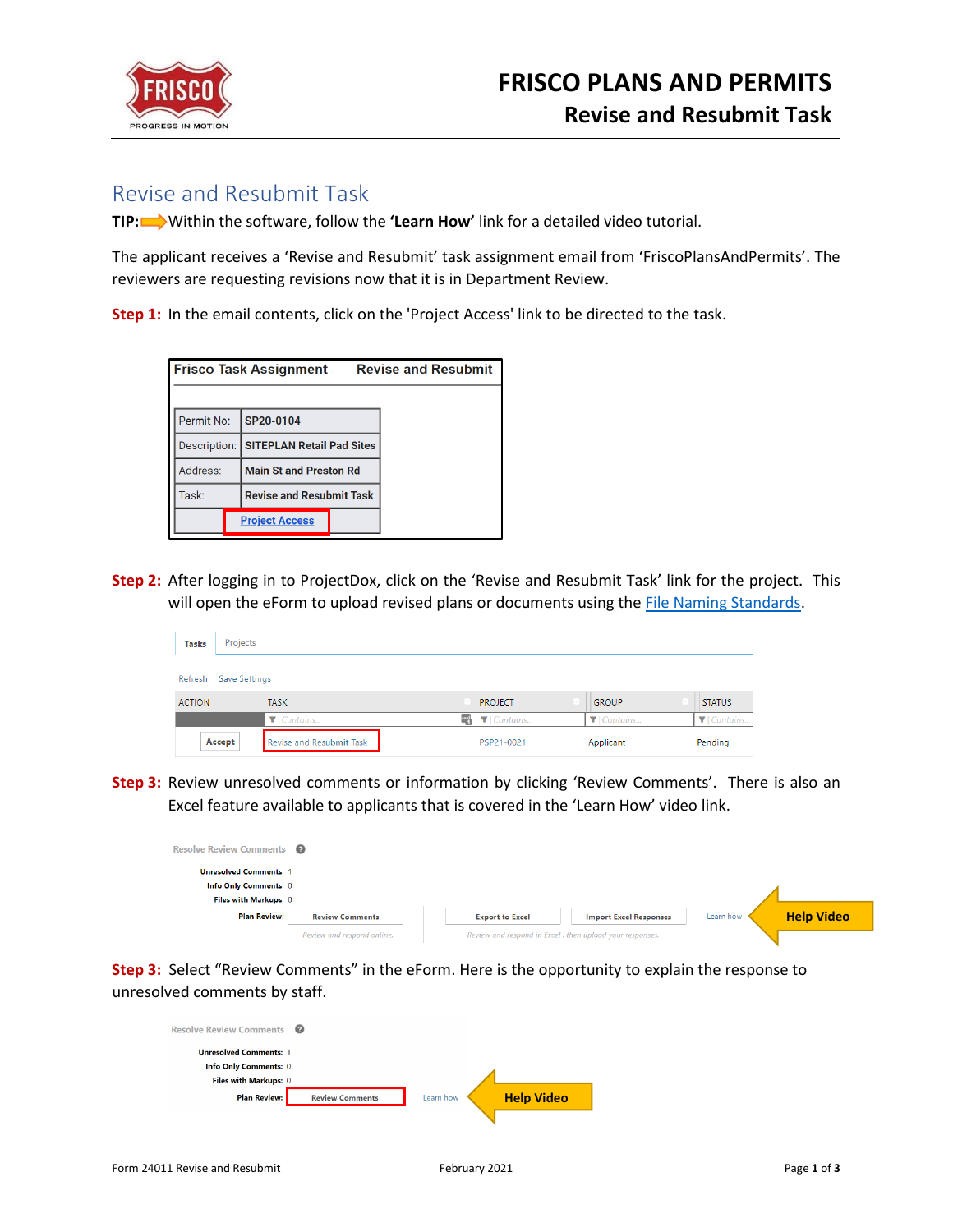

| Refresh           |                                                                                                       |               |                 |                            | Learn how                                      | <b>Help Video</b> |
|-------------------|-------------------------------------------------------------------------------------------------------|---------------|-----------------|----------------------------|------------------------------------------------|-------------------|
|                   |                                                                                                       |               |                 | Add Comment / Ask Question | <b>Please enter your responses</b>             |                   |
| Ref#2             | Fence Plan                                                                                            | Chris Leonard | 6/1/21 12:14 PM | Cycle 1                    | Type your response here.                       |                   |
| <b>Unresolved</b> | Fence needs to be outlined.                                                                           |               |                 |                            |                                                |                   |
| Comment           |                                                                                                       |               |                 |                            |                                                |                   |
|                   | Responded by: Kristof Leonard - 6/1/21 1:53 PM<br>The plan has been updated with the correct outline. |               |                 |                            |                                                |                   |
| Ref#3             | Fence Plan                                                                                            | Chris Leonard | 6/1/21 2:51 PM  | Cycle 2                    | I will upload a plan showing the corner posts. |                   |
| Unresolved        | Corner posts need to be shown.                                                                        |               |                 |                            |                                                |                   |
| Comment           |                                                                                                       |               |                 |                            |                                                |                   |

**Step 4:** The applicant can review the comments received by the plan reviewer.

**Step 5:** Return to ProjectDox (in the other internet window) to see changemarks on the plans that need revisions in the Files Tab. Plans with markups are indicated by a red exclamation point.

| Tasks<br>Files<br>Info<br>Reports<br>Status<br>_         | Reviews | F21-00376: FENCE Fence replaced along alley. 60' |                           |  |                   |                         |                 |
|----------------------------------------------------------|---------|--------------------------------------------------|---------------------------|--|-------------------|-------------------------|-----------------|
| Refresh                                                  |         |                                                  |                           |  |                   |                         |                 |
| <b>Upload Files</b>                                      | 同时日     |                                                  | 2 of 2 files (0 selected) |  |                   |                         |                 |
|                                                          |         | FILE NAME                                        |                           |  | <b>STATUS</b>     | REVIEWED                | UPLOADED        |
| Drawings (2 - 0 New)                                     |         | <b>V</b> Contains                                |                           |  | <b>V</b> Contains | $\overline{\mathbf{v}}$ | V Contains      |
| Documents (1 - 0 New)<br>Reviewer Attachment (1 - 0 New) | ழ       | Coit Approved PSP.pdf                            |                           |  |                   |                         | Kristof Leonard |
|                                                          | ⊕       | Site Plan.pdf                                    |                           |  |                   | £!                      | Kristof Leonard |

**Step 6:** Hover over the changemark on the plan to read comments from the Plan Reviewer. Return to the eForm to upload revised plans.



**Step 7:** View each changemark noting a description and name of the Reviewer. There may be other markings on the plan to correct. Revise the plan using your copy of the drawing to reflect changes and upload using the **same name as the original**. This will create a second version for the Plan Reviewer to check. A blue color font appears on the filename if using the same name with corrections.